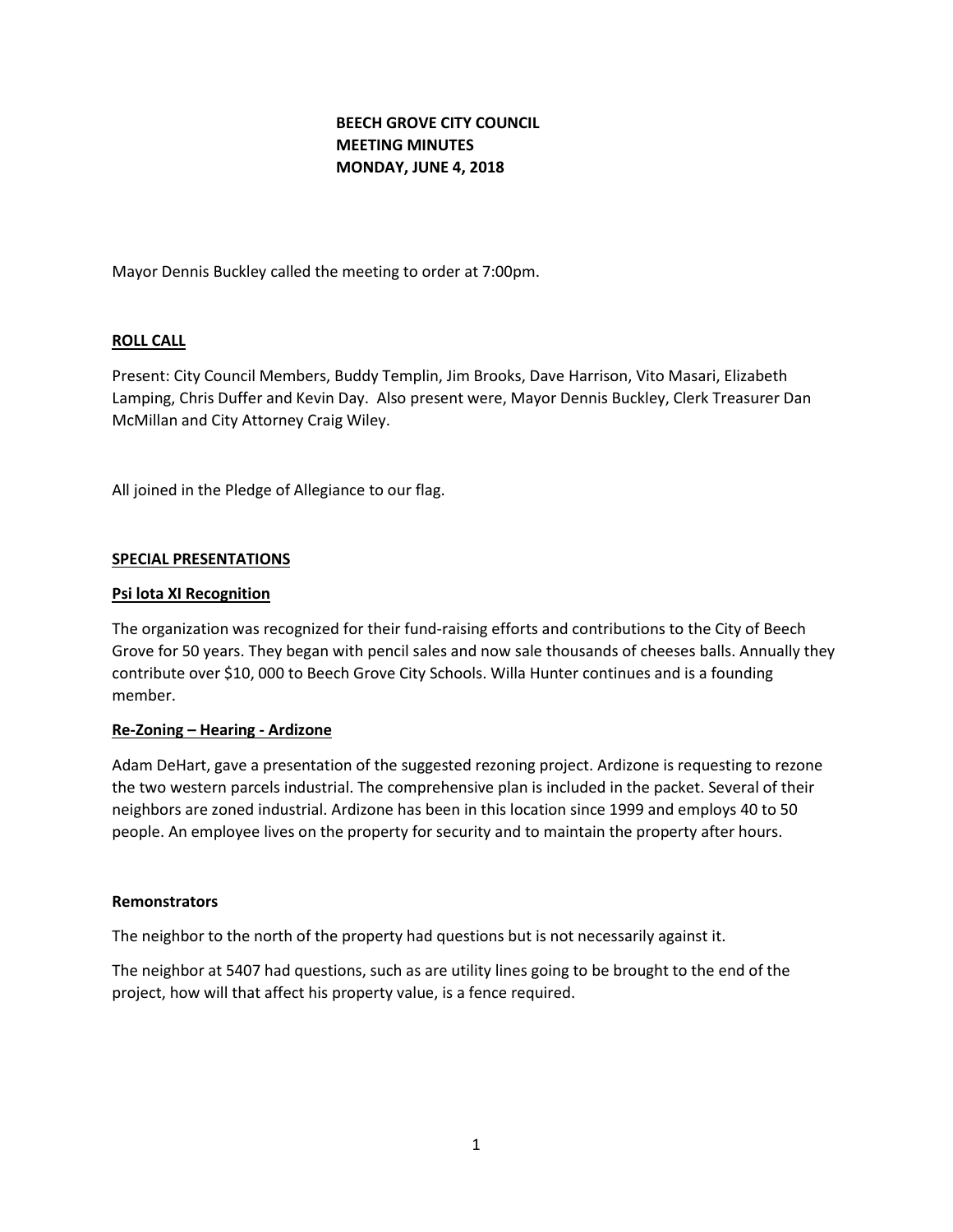## **Staff Report**

Linda Ahlbrand from the Department of Metropolitan Development, recommended approval, however the Department did recommend that Adelaide street be used for only those residents. Also, A 50-foot buffer is required. Ardizone has agreed to honor the buffer and other suggestions provided by the Department of Metropolitan Development. The notice did not meet the Department of Metropolitan Development rules of 23 days, partially due to an error in the Mayor's Office, the Metropolitan Development Office and Ardizone, however they did meet the 10-day requirement of the State of Indiana. Council will have to vote to waive the rules of the 23-day notice requirement of the Metropolitan Development Commission.

Councilor Mascari moved to approve the waiver of the notice. Councilor Duffer seconded the Motion; which was approved by unanimous voice vote.

Councilor Mascari moved to approve the petition for rezoning with the Staffs' recommendation to be included. Councilor Day seconded the Motion; which was approved by unanimous voice vote.

## **APPROVAL OF MINUTES**

Councilor Templin did comment that his name is listed twice, once as present and once as absent. H was not present, so that needs to be corrected. Councilor Duffer moved to approve the minutes with the correction. Councilor Harrison seconded the Motion; which was approved by unanimous voice vote.

## **PUBLIC COMMENTS**

None

## **COMMITTEE REPORTS**

## **Mayor's Youth Council:** None

**ABC:** Ashley Piland reported there were 2 on the docket for approval. One was an automatic approval for The Grove. A plan was put into place for Nite Owls to keep them current on their gaming permits and they received a one-year renewal.

**Greenscape Commission:** In the Council Packet

**Compliance Division:** None

**Public Safety:** In the Council Packet

**Financial Report**: The computer is down so no report is available. Clerk Treasurer McMillan did comment that a Tax Anticipation Warrant was not taken out this year and the city is doing fine on money.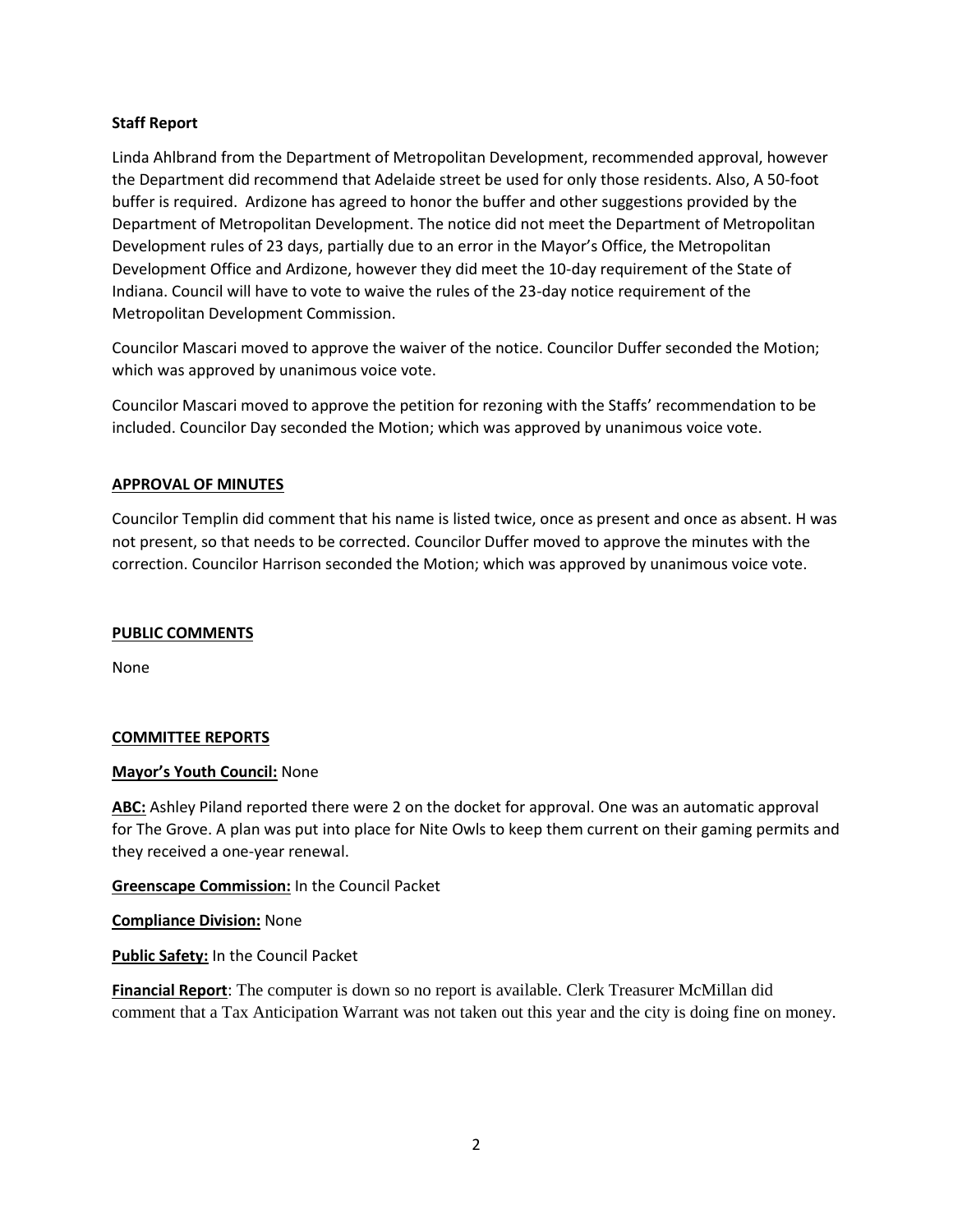## **OLD BUSINESS**

#### **[General Ordinance No.5, 2018](http://www.beechgrove.com/uploads/1/0/1/2/10129925/general_ordinance_5_2018.pdf)**

… *An Ordinance That Amends Chapter 150 of the Code of Ordinances Concerning Utility Locate Fees*

Councilor Duffer moved to read by Title only. Councilor Brooks seconded the Motion; which was approved by unanimous voice vote.

Clerk-Treasurer McMillan read the ordinance into the record.

Councilor Brooks moved to approve the ordinance. Councilor Lamping seconded the Motion; which was approved by unanimous voice vote. General Ordinance No.5, 2018 was approved on Third and Final Reading.

## **[General Ordinance No.6, 2018](http://www.beechgrove.com/uploads/1/0/1/2/10129925/general_ordinance_6_2018.pdf)**

… *An Ordinance that amends Chapter 96 of the Code of Ordinances Concerning the Disposal of Waste Within the Business District and Fees Assessed for Mattress and Box Spring Pick-up*

Councilor Duffer moved to read by Title only. Councilor Day seconded the Motion; which was approved by unanimous voice vote.

Clerk-Treasurer McMillan read the ordinance into the record.

Councilor Harrison moved to approve the ordinance. Councilor Brooks seconded the Motion; which was approved by unanimous voice vote. General Ordinance No.6, 2018 was approved on Third and Final Reading.

## **[General Ordinance No.7, 2018](http://www.beechgrove.com/uploads/1/0/1/2/10129925/general_ordinance_7_2018.pdf)**

… *An Ordinance That Amends Chapter 78 of the Code of Ordinances Concerning Parking on a Public Street*

Councilor Duffer moved to read by Title only. Councilor Day seconded the Motion; which was approved by unanimous voice vote.

Clerk-Treasurer McMillan read the ordinance into the record.

Councilor Lamping moved to approve the ordinance. Councilor Duffer seconded the Motion; which was approved by unanimous voice vote. General Ordinance No.7, 2018 was approved on Third and Final Reading.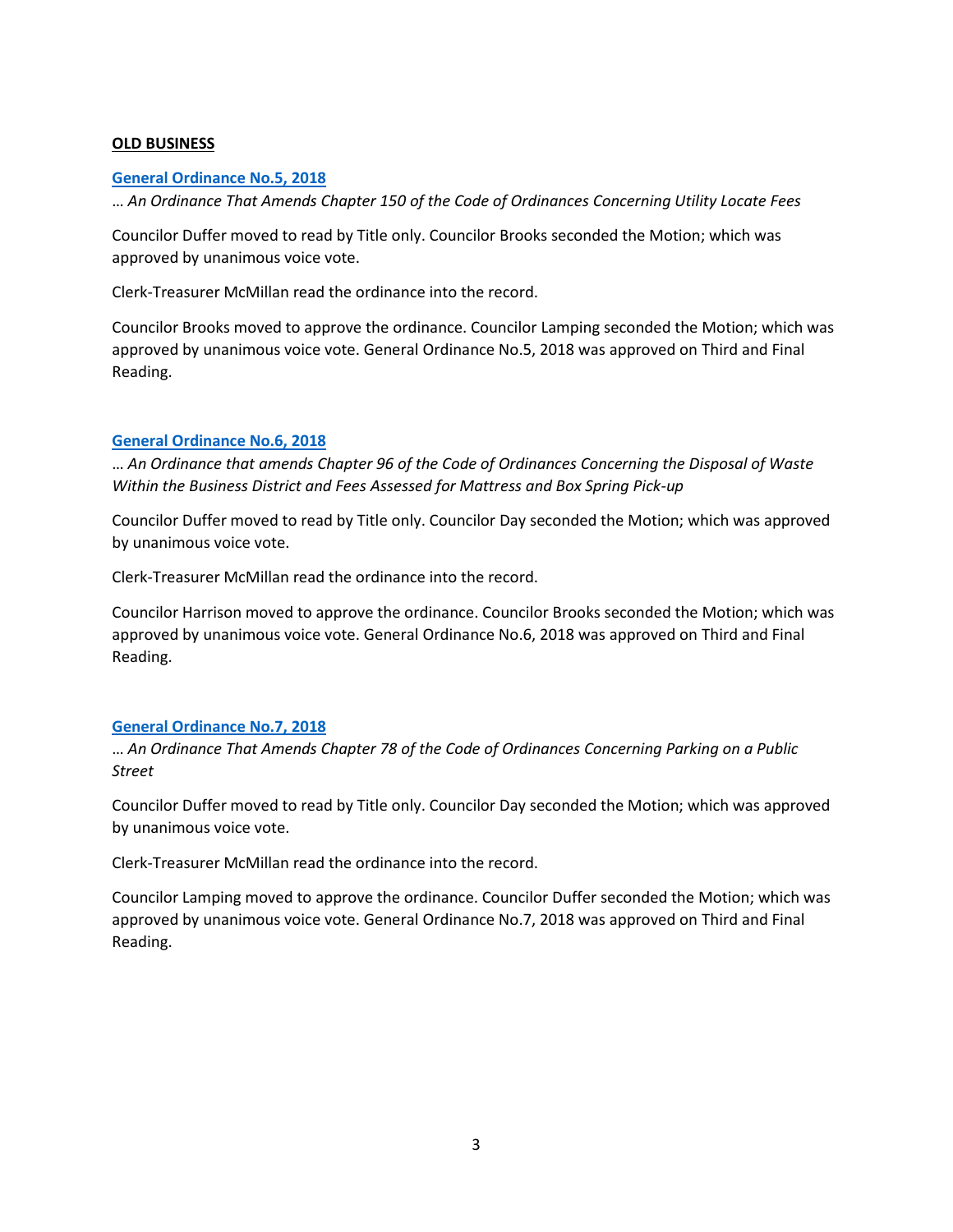#### **[General Ordinance No.8, 2018](http://www.beechgrove.com/uploads/1/0/1/2/10129925/general_ordinance_8_2018.pdf)**

...*Amends Chapter 73 of the Code of Ordinances for the City of Beech Grove Concerning Seasonal Outdoor Seating and Business Displays on Main Street from Emerson Avenue, West to 8th Avenue*

Councilor Duffer moved to read by Title only. Councilor Harrison seconded the Motion; which was approved by unanimous voice vote.

Clerk-Treasurer McMillan read the ordinance into the record.

Councilor Brooks moved to approve the ordinance. Councilor Harrison seconded the Motion; which was approved by unanimous voice vote. General Ordinance No.8, 2018 was approved on Second Reading.

#### **[General Ordinance No.9, 2018](http://www.beechgrove.com/uploads/1/0/1/2/10129925/general_ordinance_9_2018.pdf)**

...*Amends Chapter 50 of the Code of Ordinances for the City of Beech Grove Concerning Permit Fees for Commercial Buildings*

Clerk-Treasurer McMillan read the ordinance into the record.

Councilor Duffer moved to approve the ordinance. Councilor Brooks seconded the Motion; which was approved by unanimous voice vote. Councilor Day voted no. General Ordinance No.9, 2018 was approved on Second Reading.

#### **[General Ordinance No. 10, 2018](http://www.beechgrove.com/uploads/1/0/1/2/10129925/general_ordinance_10_2018.pdf)**

..*Amends Chapter 35 of the Code of Ordinances for the City of Beech Grove Concerning the Beech Grove Public Library Appointment to the Parks Board*

Councilor Duffer moved to read by Title only. Councilor Harrison seconded the Motion; which was approved by unanimous voice vote.

Councilor Lamping moved to approve the ordinance. Councilor Harrison seconded the Motion; which was approved by unanimous voice vote. General Ordinance No.10, 2018 was approved on Second Reading.

#### **[Resolution No.4, 2018](http://www.beechgrove.com/uploads/1/0/1/2/10129925/resolution_4_2018_revised.pdf)**

.*..A Resolution That Waives the Current Fee Structure for Commercial Roofs Which Are Over 10,000 Square Feet and Sets the Permit Fee at \$1,050.00 for This Project*

Councilor Mascari recommended amending reducing the amount to \$1,050.00.

Councilor Brooks moved to approve the resolution. Councilor Harrison seconded the Motion; which was approved by unanimous voice vote. Resolution No. 4, 2018 was approved.